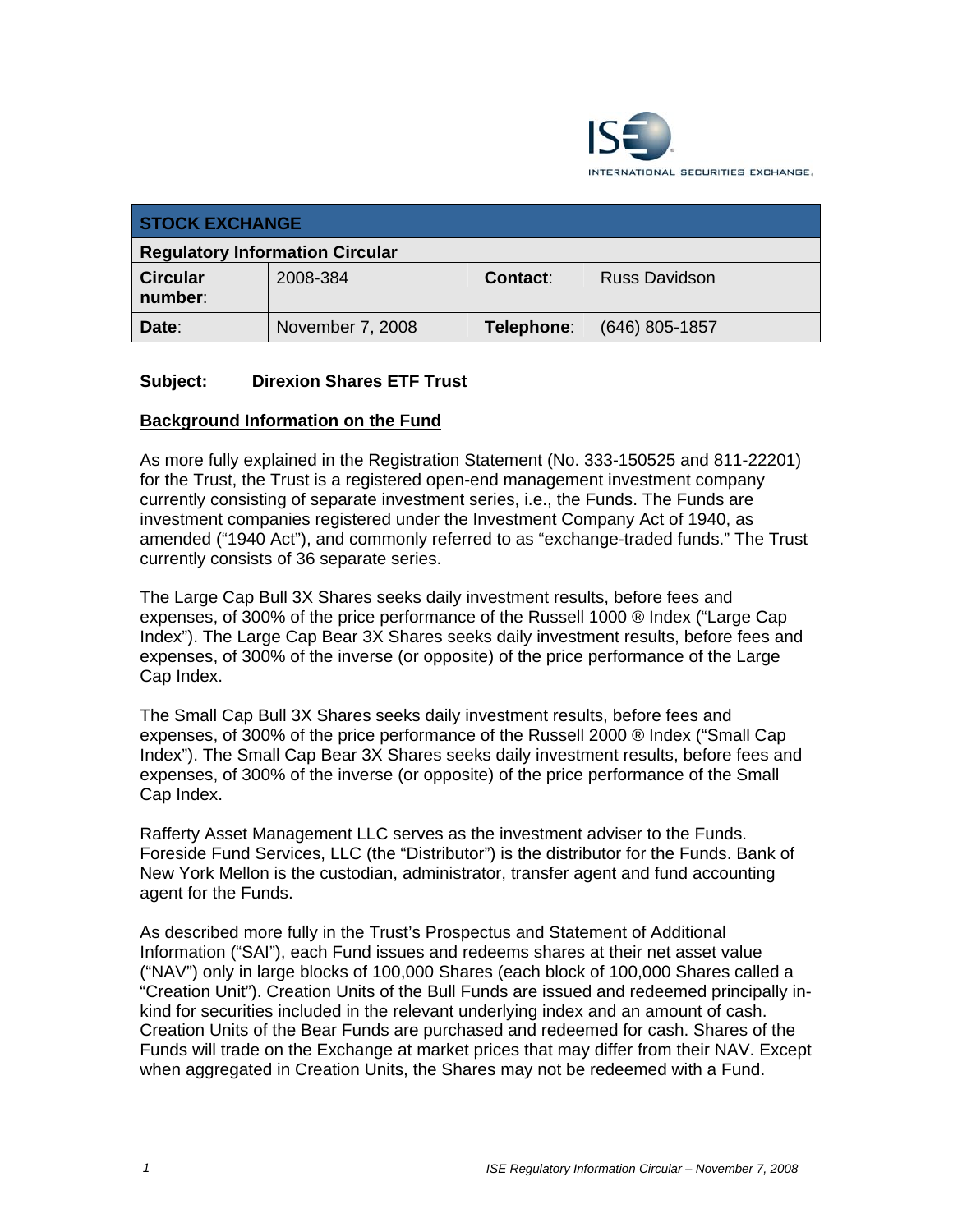Each Fund pays out dividends from its net investment income, and distributes any net capital gains, to its shareholders at least annually. Each Fund is authorized to declare and pay capital gain distributions in additional Shares thereof or in cash; if a Fund declares such a distribution, a holder of Shares will receive additional Shares thereof unless it elects to receive cash.

The Depository Trust Company ("DTC") serves as securities depository for the Shares, which may be held only in book-entry form; stock certificates will not be issued. DTC, or its nominee, is the record or registered owner of all outstanding Shares. Each Fund's NAV is determined shortly after 4:00 p.m. Eastern standard time ("ET") on each day that the New York Stock Exchange ("NYSE") is open for business (a "Business Day"). The NAV is available from the Trust and the Exchange and is also available to National Securities Clearing Corporation ("NSCC") participants through data made available from NSCC.

The Trusts registration statement describes the various fees and expenses for the Fund's shares. For a more complete description of the Funds and the Indexes, visit www.direxionshares.com.

#### **Purchases and Redemptions in Creation Unit Size**

Equity Electronic Access Members ("Equity EAMs") are hereby informed that procedures for purchases and redemptions of Shares in Creation Units are described in the Trust's Prospectus and Statement of Additional Information and that Shares are not individually redeemable but are redeemable only in Creation Unit aggregations or multiples thereof. As described in the Prospectus, Creation Units of the Bull Funds are issued and redeemed principally in-kind for securities included in the relevant underlying index and an amount of cash and Creation Units of the Bear Funds are purchased and redeemed for cash.

#### **Principal Risks**

Interested persons are referred to the Trust's Prospectus for a description of risks associated with an investment in the Shares. These risks include, but are not limited to, the risk that each Fund's investment strategy may subject such Fund to greater changes to the value of portfolio holdings and imperfect correlation to the relevant Underlying Index. Each Fund may also not correlate to the relevant Underlying Index for a number of reasons including the incursion by the Fund of operating expenses and costs associated with the use of leveraged investment techniques. Over time, the cumulative percentage increase or decrease in the NAV of a Fund may diverge significantly from the cumulative percentage increase or decrease in the multiple return of the Underlying Index due to the compounding effect of losses and gains on the returns of a Fund. In addition, as noted in the Prospectus, the Shares trade at market prices that may differ from their NAV. The NAV of the Shares will fluctuate with changes in the market value of the Fund's holdings while the market prices of the Shares will fluctuate in accordance with changes in NAV as well as the supply and demand for the Shares.

#### **Exchange Rules Applicable to Trading in the Shares**

The Shares are considered equity securities, thus rendering trading in the Shares subject to the Exchange's existing rules governing the trading of equity securities.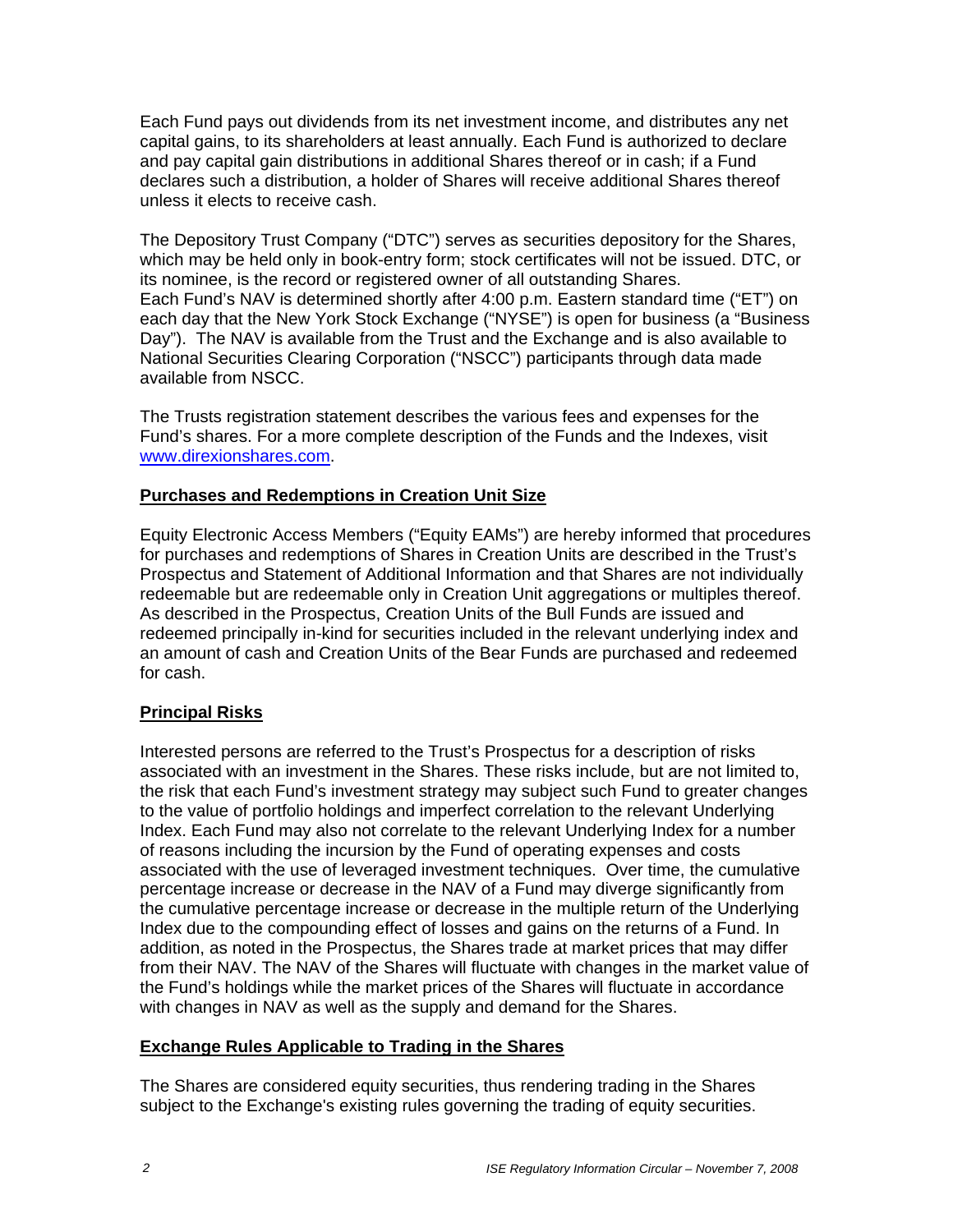## **Trading Hours**

Trading in the shares on ISE is on a UTP basis and is subject to ISE equity trading rules. The shares will trade from 8:00 a.m. until 5:00 p.m. Eastern Time. Equity Electronic Access Members ("Equity EAMs") trading the shares during the Extended Market Sessions are exposed to the risk of the lack of the calculation or dissemination of underlying index value or intraday indicative value ("IIV"). For certain derivative securities products, an updated underlying index value or IIV may not be calculated or publicly disseminated in the Extended Market hours. Since the underlying index value and IIV are not calculated or widely disseminated during Extended Market hours, an investor who is unable to calculate implied values for certain derivative securities products during Extended Market hours may be at a disadvantage to market professionals.

## **Trading Halts**

ISE will halt trading in the Shares of a Trust in accordance with ISE Rule 2101(a)(2)(iii). The grounds for a halt under this Rule include a halt by the primary market because it stops trading the Shares and/or a halt because dissemination of the IIV or applicable currency spot price has ceased, or a halt for other regulatory reasons. In addition, ISE will stop trading the Shares of a Trust if the primary market de-lists the Shares.

#### **Delivery of a Prospectus**

Pursuant to federal securities laws, investors purchasing Shares must receive a prospectus prior to or concurrently with the confirmation of a transaction. Investors purchasing Shares directly from the Fund (by delivery of the Deposit Amount) must also receive a prospectus.

Prospectuses may be obtained through the Distributor or on the Fund's website. The Prospectus does not contain all of the information set forth in the registration statement (including the exhibits to the registration statement), parts of which have been omitted in accordance with the rules and regulations of the SEC. For further information about the Fund, please refer to the Trust's registration statement.

#### **Exemptive, Interpretive and No-Action Relief Under Federal Securities Regulations**

The Commission issued a letter dated October 31, 2008, ("No-Action Letter") granting exemptive or no-action relief from certain rules under the Securities Exchange Act of 1934 for the Funds.

#### **Regulation M Exemptions**

Generally, Rules 101 and 102 of Regulation M prohibit any "distribution participant" and its "affiliated purchasers" from bidding for, purchasing, or attempting to induce any person to bid for or purchase any security which is the subject of a distribution until after the applicable restricted period, except as specifically permitted in Regulation M. The provisions of the Rules apply to underwriters, prospective underwriters, brokers, dealers,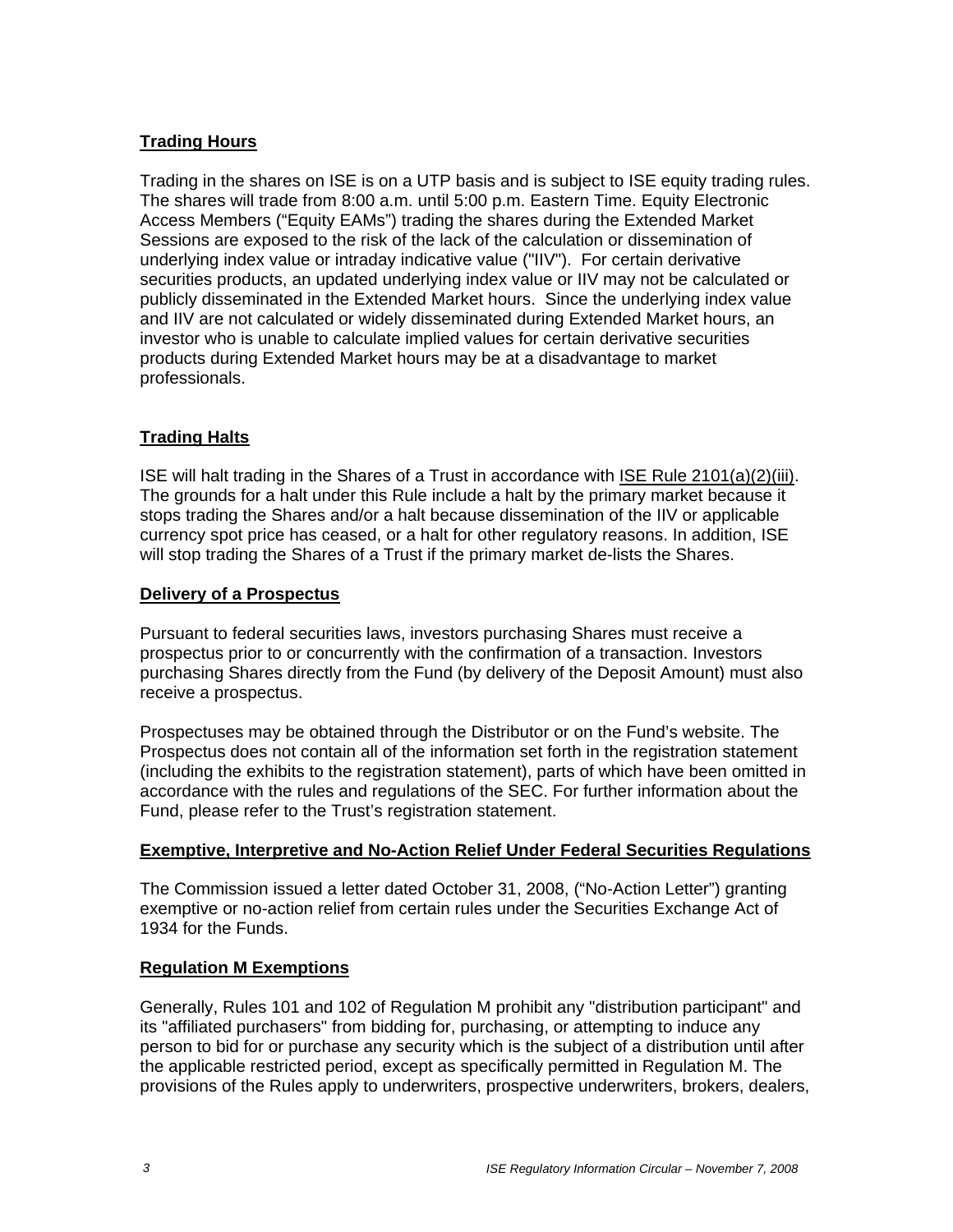and other persons who have agreed to participate or are participating in a distribution of securities.

The Commission issued a No-Action Letter by which persons participating in a distribution of shares of a fund may engage in secondary market transactions in such shares during their participation in such a distribution, despite the requirements of from Rule 101 under Regulation M. In addition, the SEC has permitted persons who may be deemed to be participating in the distribution of shares of a fund (i) to purchase securities for the purpose of purchasing creation unit aggregations of fund shares and (ii) to tender securities for redemption in Creation Unit Aggregations. Further, the Commission has clarified that the tender of fund shares to the Fund for redemption does not constitute a bid for or purchase of any of the Funds' securities during the restricted period of Rule 101. The Commission has issued a No-Action Letter to paragraph (e) of Rule 102 under Regulation M which allow the redemption of fund shares in creation unit aggregations during the continuous offering of shares.

#### **SEC Rule 14e-5**

The Commission has permitted any person acting as a dealer-manager of a tender offer for a component security of fund (1) to redeem fund shares in creation unit aggregations from the issuer that may include a security subject to such tender offer and (2) to purchase fund shares during such tender offer. In addition, a No-Action has been issued under Rule 14e-5 states that if a broker-dealer acting as a dealer-manager of a tender offer for a security of the Fund purchases or arranges to purchase such securities in the secondary market for the purpose of tendering such securities to purchase one or more creation unit aggregations of shares, it must be made in conformance with the following:

- i. such bids or purchases are effected in the ordinary course of business, in connection with a basket of securities in which any security that is the subject of a distribution, or any reference security, or
- ii. purchases are effected as adjustments to such basket in the ordinary course of business as a result of a change in the composition of the underlying index; and
- iii. such bids or purchases are not affected for the purpose of facilitating such tender offer.

# **Section 11(d)(1); SEC Rules 11d1-1 and 11d1-2**

Section 11(d)(1) of the Act generally prohibits a person who is both a broker and a dealer from effecting any transaction in which the broker-dealer extends credit to a customer on any security which was part of a new issue in the distribution of which he participated as a member of a selling syndicate or group within thirty days prior to such transaction. The Commission has clarified that Section 11(d)(1) does not apply to broker-dealers that are not authorized participants (and, therefore, do not create creation unit aggregations) that engage in both proprietary and customer transactions in shares of a fund in the secondary market, and for broker-dealer authorized participants that engage in creations of creation unit aggregations. This relief is subject to specific conditions, including the condition that such broker-dealer (whether or not an authorized participant) does not, directly or indirectly, receive from the fund complex any payment, compensation or other economic incentive to promote or sell the shares of a fund to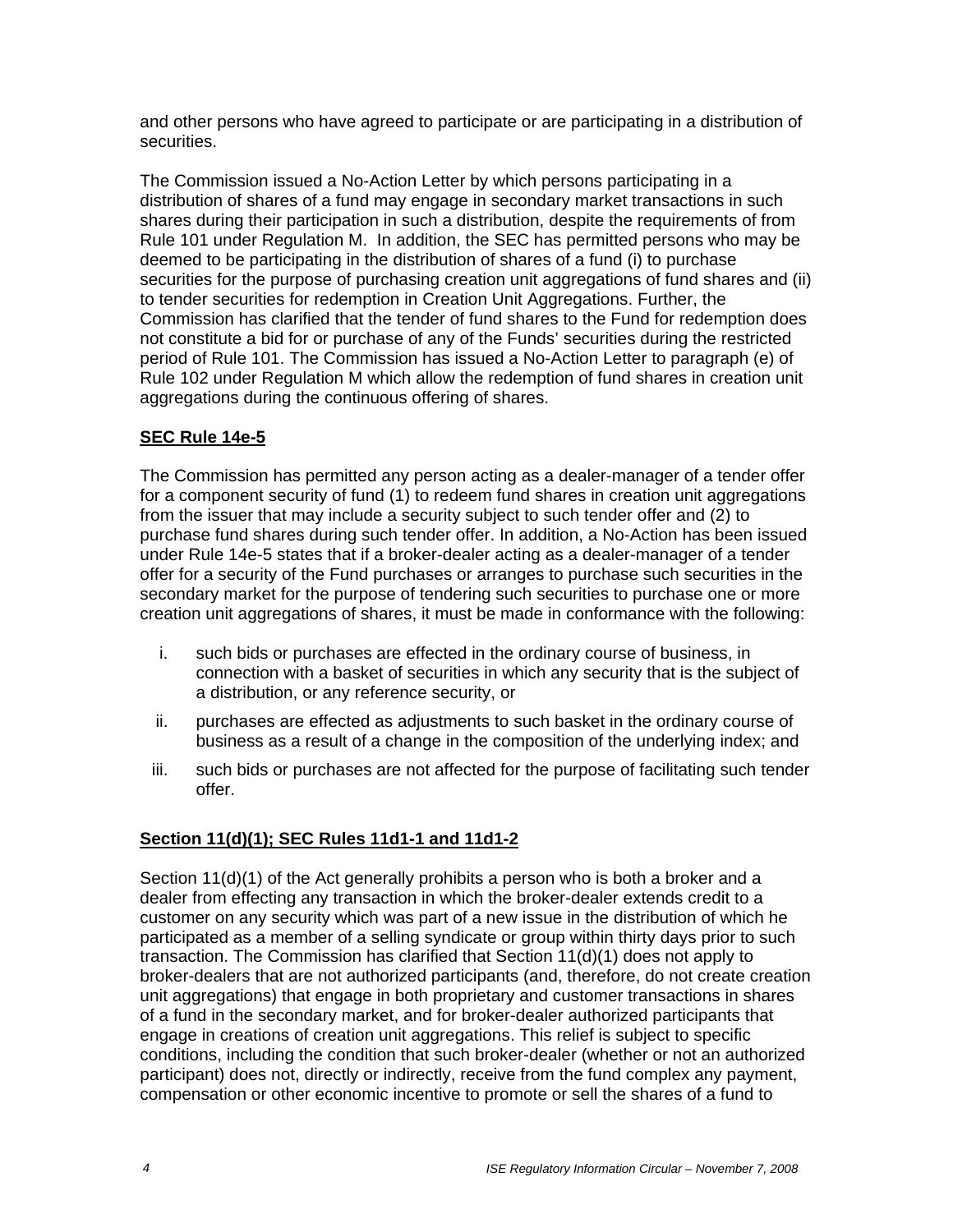persons outside the fund complex, other than non-cash compensation permitted under NASD Rule 2830 (I)(5)(A), (B) or (C). See letter dated November 22, 2005 from Brian A Bussey, Assistant Chief Counsel, SEC Division of Market Regulation, to Barclays Global Investors, N.A., dated November 22, 2005. The Commission has issued a No-Action Letter under Section 11(d)(1) of the Act states that broker-dealers may treat shares of a fund, for purposes of Rule 11d1-2, as "securities issued by a registered open-end investment company as defined in the Investment Company Act" and thereby extend credit or maintain or arrange for the extension or maintenance of credit on shares that have been owned by the persons to whom credit is provided for more than 30 days, in reliance on the exemption contained in the rule.

#### **SEC Rule 15c1-5 and 15c1-6**

The Commission has issued a No-Action letter with respect to Rule 15c1-5 and Rule 15c1-6 as to the required disclosure of control by a broker or dealer with respect to creations and redemptions of fund shares and secondary market transactions therein.

**This Regulatory Information Circular is not a statutory Prospectus. Equity EAMs should consult the Trust's Registration Statement, SAI, Prospectus and the Fund's website for relevant information.**